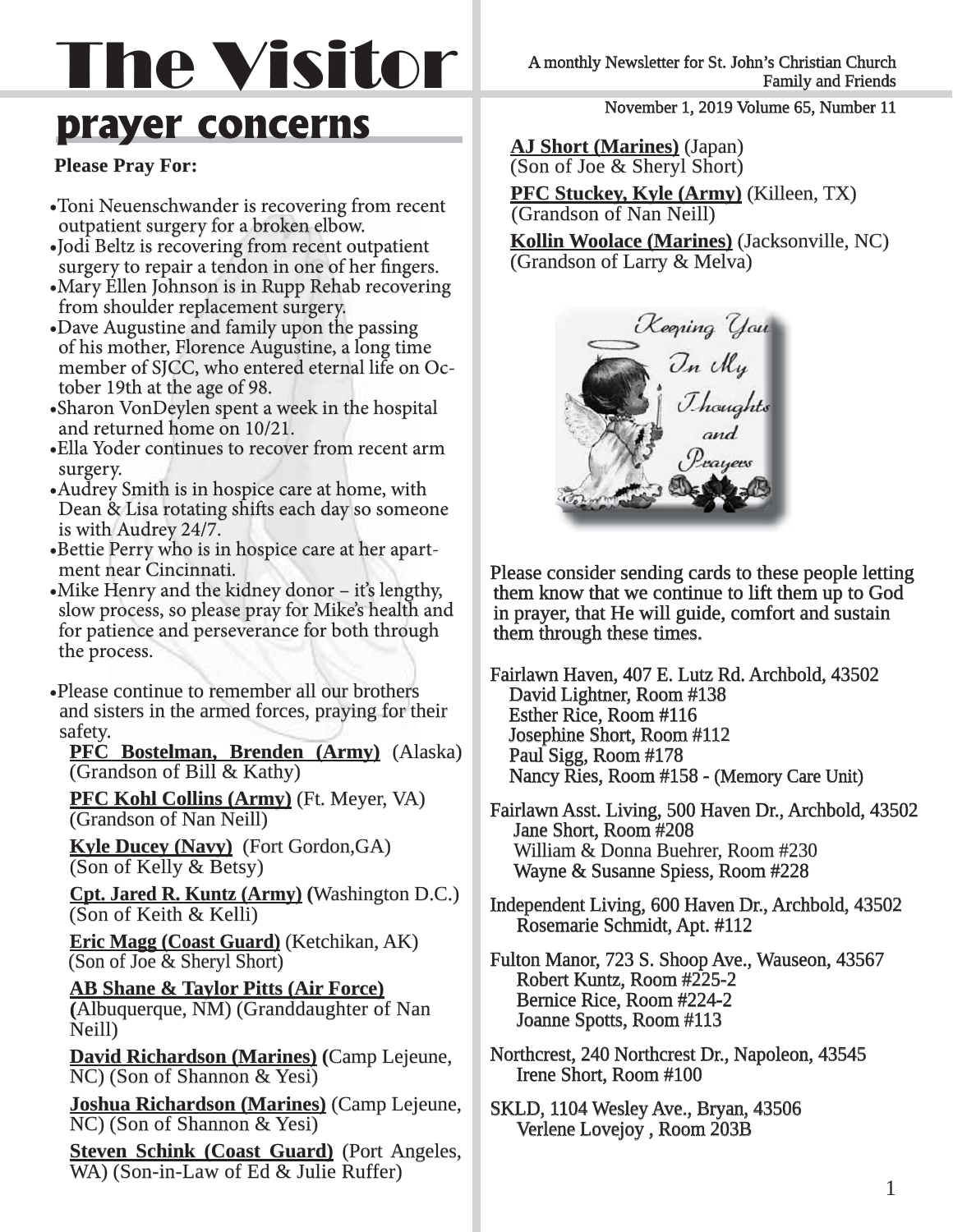# **pastor's letter**

 It happened again! Someone said it, again. It's a recurring statement I hear – "I don't want to bother you, I know how busy you are." While I appreciate people's concern, and there are certainly days and weeks busier than others, the reality is that I'm never too busy. If I give off that impression, I apologize. I do always hope for han is apologize. more time to visit with people, but I work to manage all aspects of serving as the pastor of this congregation, as well as managing my personal needs and family time.

Of course, it is true, that the size of the congregation, the many administrative tasks of ministry, and the many and varied ministries of the congregation do keep me jumping, yet God infuses me with energy each day. The Apostle Paul writes of this infusing in 2 Thessalonians 2:16-17: "May our Lord Jesus Christ himself and God our Father, who loved us and by his grace gave us eternal encouragement and good hope, encourage your hearts and strengthen you in every good deed and word."

 Paul writes these verses when he is addressing end times and idleness, which he wrote of in his first letter to the Thessalonians. Paul encourages the Thessalonians to watch out for the man of lawlessness, referring to satan, and that they must remain firm in faith and to the teachings he has passed on, as well as refraining from being idle in their faith. I take that lesson to heart – to refrain from being idle! I was taught to follow the example of Paul, and so many biblical and church examples, in laboring and toiling for the Lord. So even when I do have busy days, the blessings of being engaged in Christian service infuse me with ever greater desire to love the Lord and people.

Yet, this is not just about me. There are so many who I labor and toil alongside with – leaders and servants of SJCC who are similarly infused with eternal encouragement and good hope! As we continue to work through f the labor and results of the Discernment Team, the reality is that there is so much more ministry before us! I know and trust in the Lord's providence of time, leadership and fruitfulness.

Please don't ever be concerned about bothering me – our interactions are a part of God's infusion of encouragement and good hope!

Faithfully, Faithfully,

 $E_{RICH}$ 

# **congregational news & thank you's**

Dear St. John's,

 Thank you for the scholarship for me to go to Miracle Camp this summer! It was so much fun and I met a lot of new people there. I loved growing so much closer to God while I was there.

**Sincerely,** Sincerely, Rayne Kinsman

∻csso√

Dear Christian Friends,

 As an older woman living alone, I thoroughly enjoy the delicious food served at the community meal and also the fellowship. As a result, I attend on a regular basis. It sure beats cooking for one and eating alone. I've noticed that you have provided many of the meals in the past months. Not only is it expensive to prepare food for so many people, but there's a lot of work involved to host the meal. I appreciate your thoughtfulness these past months. May God bless you!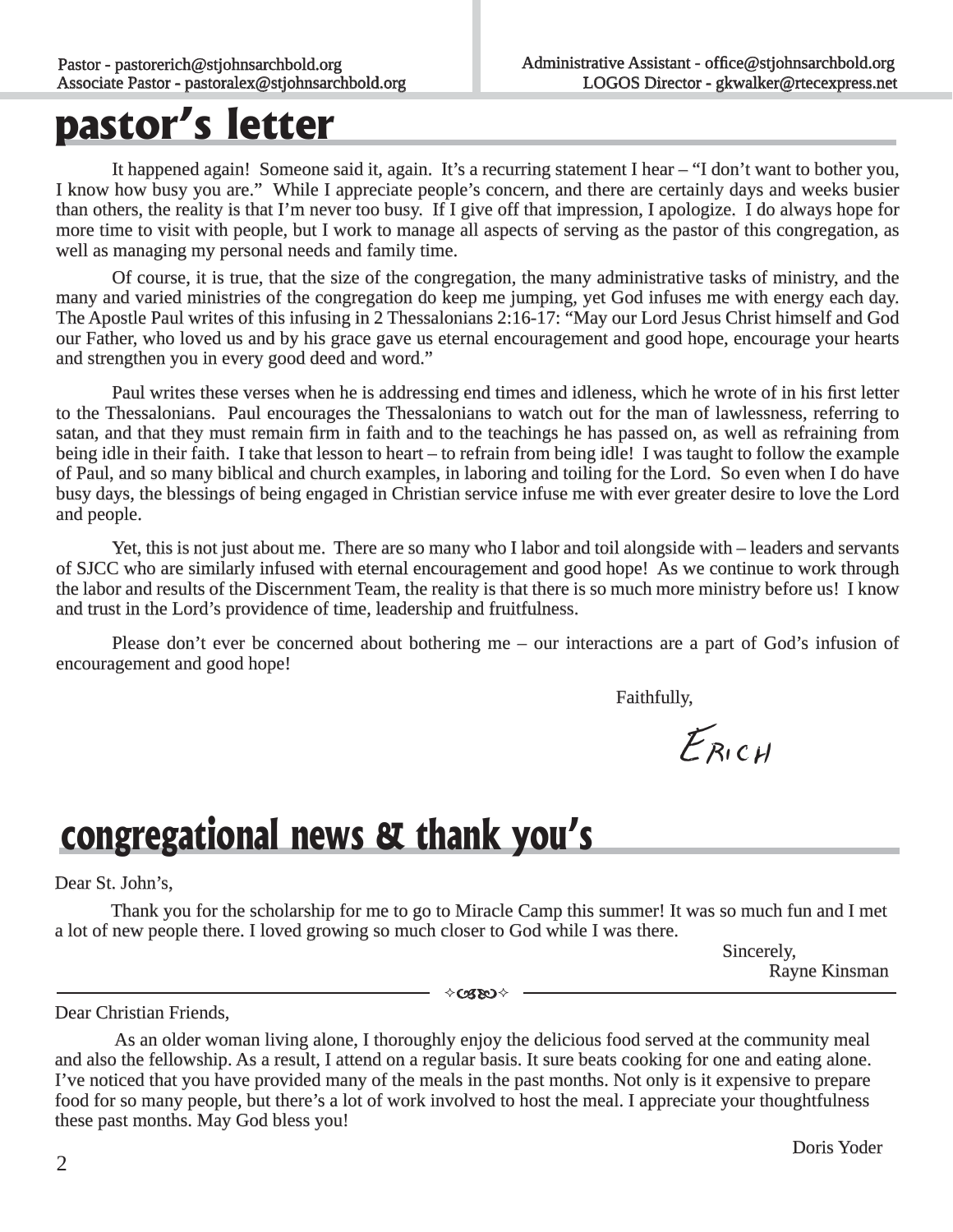# **congregational news & thank you's**

Rosemarie Schmidt writes the following to the congregation –

"Even though I have not been able to attend church for a number of years, it means a lot to still be remembered. Thank you for your prayers, visits and cards. Thank you for caring."

# **mission corner**

*November Mission-A-Month ovember* 

**Christmas Cheer hristmas** 

 **Fulton County Christmas Cheer**  December, 2019 Junior Fair Building, Wauseon

How can churches help?

 The Cheer program counts on donations of goods like soups, canned meats, juices, fruits and vegetables, cake mixes, toilet tissue, and detergent.



Those things will all need to be collected for Sunday, December 8th, so that a volunteer can run them to the Jr. Fair Building in Wauseon to be sorted, counted and shelved.

In addition to the goods collection, financial donations which buy case goods for the shelves (and repairs cars during the year) are valuable year round and can go to:

Christmas Cheer, 202 DeGroff, Archbold, 43502.

 Remember that Cheer also accepts donations of used cars, vans, and trucks, in good running order year round. We put them into the hands of county families with no transportation. Donation slips offered.

Volunteer Workers for Cheer needed:

Monday the 9th, unload, sort, count, stock and make boxes, 10-4. Tuesday the 10th, finish sorting and pack the basic boxes, 9:30-11. Wednesday the 11th, shop with families, 9-4. Thursday the 12th, shop with families and sweep up, 9-2. Lunch is provided Monday - Thursday for volunteers.

### **DR Mission Trip – June 13-20, 2020**

St. John's supports two missionary families serving with Freedom International Ministries in the Dominican Republic – Jason & Becky Suon and Daniel & Bethany Schrock. The home church of the Suon's and the Shrock's is Pettisville Missionary Church (PMC). St. John's and PMC are partnering for a mission trip in June.

 PMC is sending their youth and youth leaders, and SJCC is sending youth and adults interested in this cross-cultural experience. Freedom runs a Christian school in the DR with 300 students in preschool through grade six. Trip participants will have the opportunity to work with the children in their summer program, as well as work on ongoing construction of the school.

 Trip information was passed out at a recent informational meeting – if you are interested in learning about the experience, please contact Ryan Christman, is heading up this experience, with the involvement of the Mission Committee. Ryan can be reached via cell phone  $-4\overline{19\cdot 551\cdot 2124}$  – or email – rchristman56@gmail.com. The initial deadline to sign up for the trip is December 1st.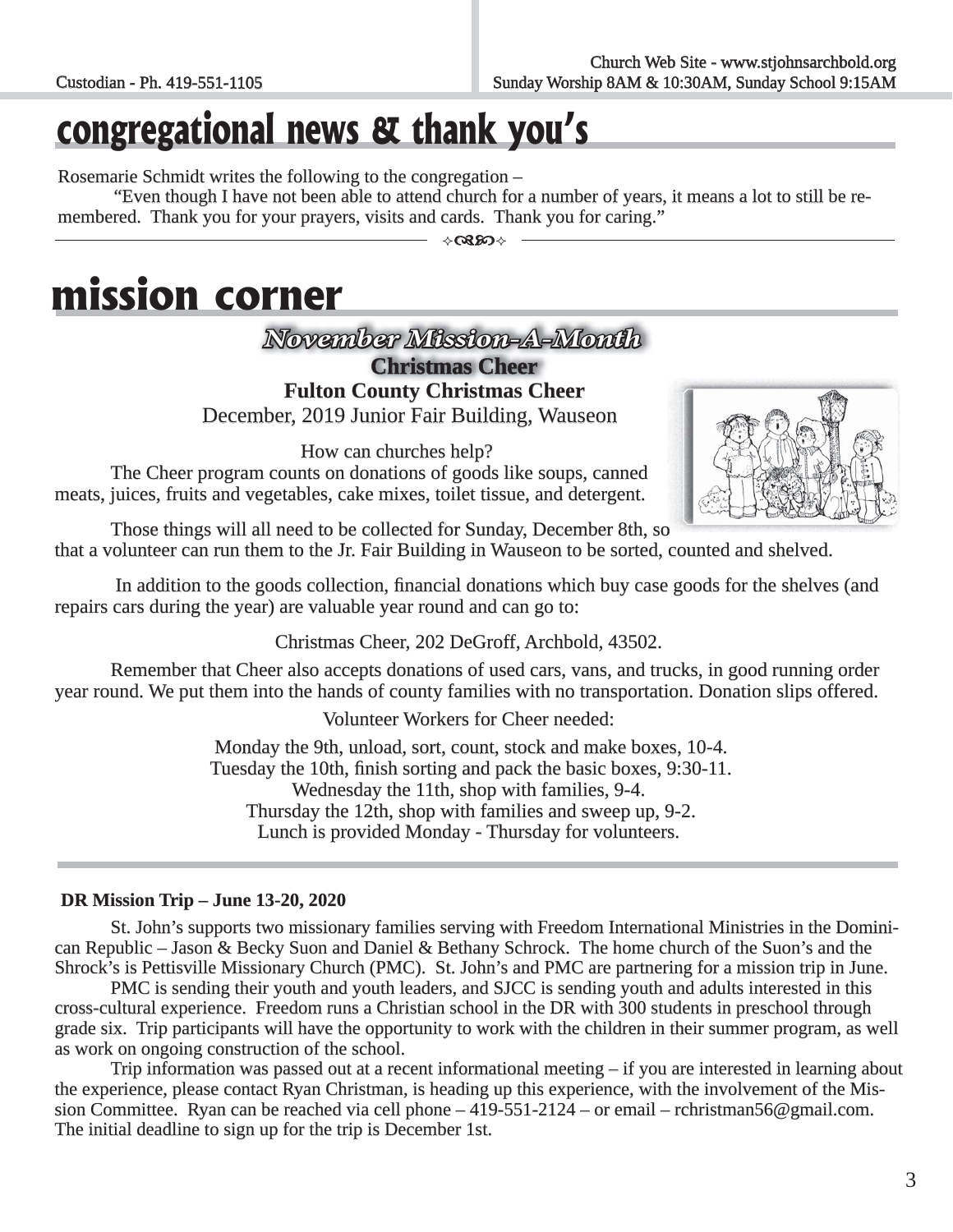# **mission corner**

 St. John's offers several experiences for people to deepen their Christian faith while sharing the love and light of Christ with others. Upcoming mission experiences:

- November 17 Toledo Gospel Rescue Mis sion – Chapel Service and Meal
- February 9-15, 2020 Back Bay Mission Trip, Biloxi, Mississippi
- June 13-20, 2020 Dominican Republic Mission Trip
- June 14-19, 2020 Summer Mission Trip, LaPorte County, Indiana
- October 25-31, 2020 Back Bay Mission Trip, Biloxi, Mississippi

# **Summer Mission Trip – June 14-19, 2020 ummer**

 The summer mission trip has been happening for about 20 years now, and they've been working with LaPorte County Habitat for Humanity for at least the last 10 years. There is a core group of St. John's folks who have enjoyed the week's activities, and they're always looking for additional folks to join them. Lodging and dining at Tower Hill Camp in Sawyer, Michigan, the group travels about 30 n minutes to Laporte or Michigan City to the build site and works the morning and afternoons at some phase of new home construction. Further information about f the details of the week will be shared come the first of the year!

**Back Bay Mission Trip – February 9-15, 2020**

 Since 2000, this will be the 40th trip SJCC has made to Biloxi, MS, to partner with Back Bay Mission. There have been countless experiences enjoyed by 129 participants from SJCC and partner churches (from Arizona, Illinois, Kentucky, Michigan, Montana, Nevada, Ohio, Tennessee).

Forty trips in twenty years is a significant and blessed ministry. A wealth of awareness has been gained in learning about homelessness and poverty, and many homeowners have been blessed with improved living conditions and mental health as stress has been relieved.

With the aging of the core group of participants, for these trips to continue beyond 2020, an influx of younger volunteers is needed, and many are praying for the future of our partnership with Back Bay Mission. These weeks are filled with work, fellowship, education and growth. Yes, the work can be hard and the heat and humidity can be high, but in the end, the blessings of growth of faith and relationships outweighs everything else.

 It's a fifteen hour trip to and from Biloxi, which is long, but the hours provide plenty of time for conversation and relaxation. The week in Biloxi is one of service and fulfillment, working mornings and afternoons and relaxing in the evenings. There is work for any level of abilities, and people can also serve in the Mission's day shelter or food pantry, or help with the local soup kitchen.

We'll be offering some new Back Bay Mission presentations for people to learn more about these weeks of mission and faith.

### **Stephen Ministry inistry**

 Have you ever had days or periods in life when no one seems to understand you? Perhaps you don't quite connect with others as they don't comprehend the kind of struggle you're going through. While reaching out to others for support is important, reaching up to the Savior is even more so. By God's grace you are not only invited, you are called into fellowship with Jesus – His own Son. He knows exactly how you feel and is filled with compassion for you. However, in addition to our perfect Lord, He has provided another possible help line, a Stephen Minister. More Stephen Ministers are needed to reach out and follow Jesus' command to love one another. You will be equipped with all you need to walk beside others in days or life times that are difficult and challenging. For more information in becoming a Stephen Minister, contact Pastor Alex or one of the Leadership Team members: Gary Frazier, Betsy Redd or Nancy Rupp.

 "Jesus, thank you for being there for me. Thank you for knowing exactly what I'm going through and being willing to walk through it with me. Thank you for reassuring me with Your care and the care from others. Amen."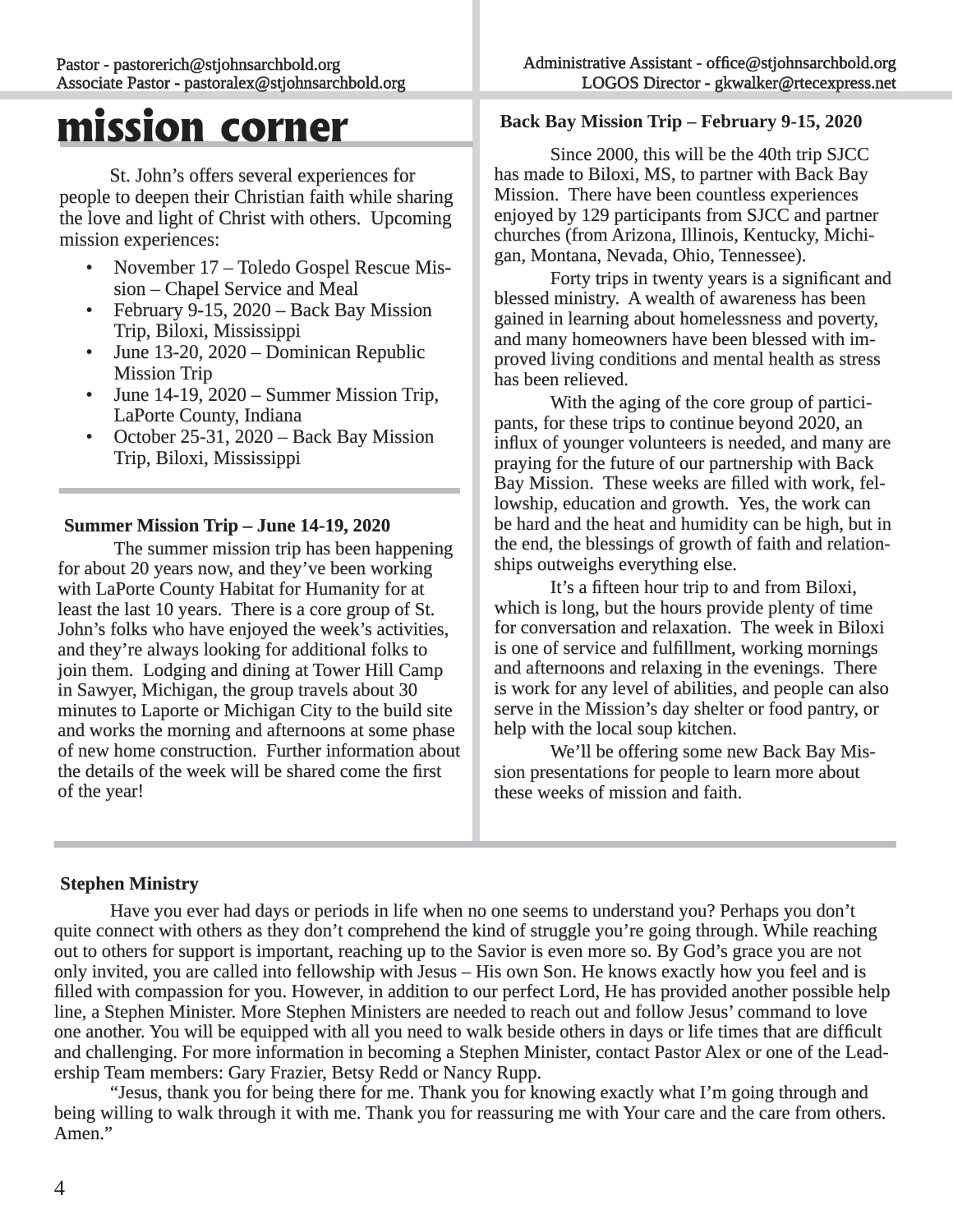# **ministry happenings inistry**

# **Christian Education hristian Mid-Week Youth Ministries:**

### **JYF**

Join us for a meal at 5:50 on Wednesday evenings, or show up at 6:45 for a time of devotion, games, r sharing, laughter and getting to know our community.

# **Tuesday Morning Bible Study**

Pastor Alex and Eliot Nofziger co-lead a Bible study on Tuesday mornings, 7:15-8:00AM, at the Archbold n Middle School, open to all middle schoolers. This semester we're looking together at the life of Jesus, the man we call "friend of sinners" and "Lord of lords." Who is Jesus to you?

# **Life Planning**

Life Planning meets the second Wednesday of every month. Life Planning had an "Amazing" kickoff to start the new year! We gathered for a potluck supper, fellowship and a little twist from the show the "Amazing Race" life planning style. Between bubble blowing, corn hole and ladder golf tossing, skittle tasting, puzzle teaser, and a "detour" along the way, everyone had a fun time. Our mentor and youth team to complete the journey first even won a grand prize trip to Dairy Queen! It was a beautiful night and it was nice to get the Life Planning season ight off and running! In October we attended the Field of Faith event sponsored by the FCA of Wauseon. It f was held on the baseball field in Wauseon and Sam Hornish Jr. spoke and we also heard some youth testimonies. God works in amazing ways in our youth! The next Life Planning is scheduled for Nov. 13th at 7:00.

### **SYF**

Senior Youth Fellowship is a fun place for high school students to connect with each other and with God. Lately we've been talking about sins we struggle with (gossip, pride, lust, and others) and God's love and forgiveness. This month SYF is looking forward to our annual "Friendsgiving" potluck before Thanksgiving, this year hosted at Craig and Jenny Grieser's home.

### **Friday Morning Small Group**

The high school girls are meeting together for small group every Friday morning. For more information, contact Jenny Young.

# **small groups**

# **Couple's Small Group ouple's**

The Couple's Small Group will meet on Sunday, November 10th in the Youth Room. The group welcomes couples who are interested in gathering with other couples for the purposes of fellowship, fun and faith. Contact Sarah or Eric Nafziger with questions.

### **Third Thursday Luncheons hird**

November's lunch and fellowship will be on November 21st. The luncheon will begin at 11:30am with a time of welcome



and fellowship, with lunch to be served at  $11:45$ am. Following the meal, Judy Sears will be sharing about the ministry of Operation Christmas Child!

### **Men's Ministry**

A monthly time to gather, enjoy breakfast and fellowship, hear a testimony, share joys and concerns, and pray together. Our meeting time for November is Saturday, November 9th at 7:40AM.

### Are you ready to see more gorgeous artwork?

The advertisement screen at The Skye Cinema is changing. November will feature "Why I Love St. John's" posters from The Martinez/Fish Family, Leah Nafziger and Tess Ames, and Avery Roth. Again, thank you for participating! We appreciate you and your talent!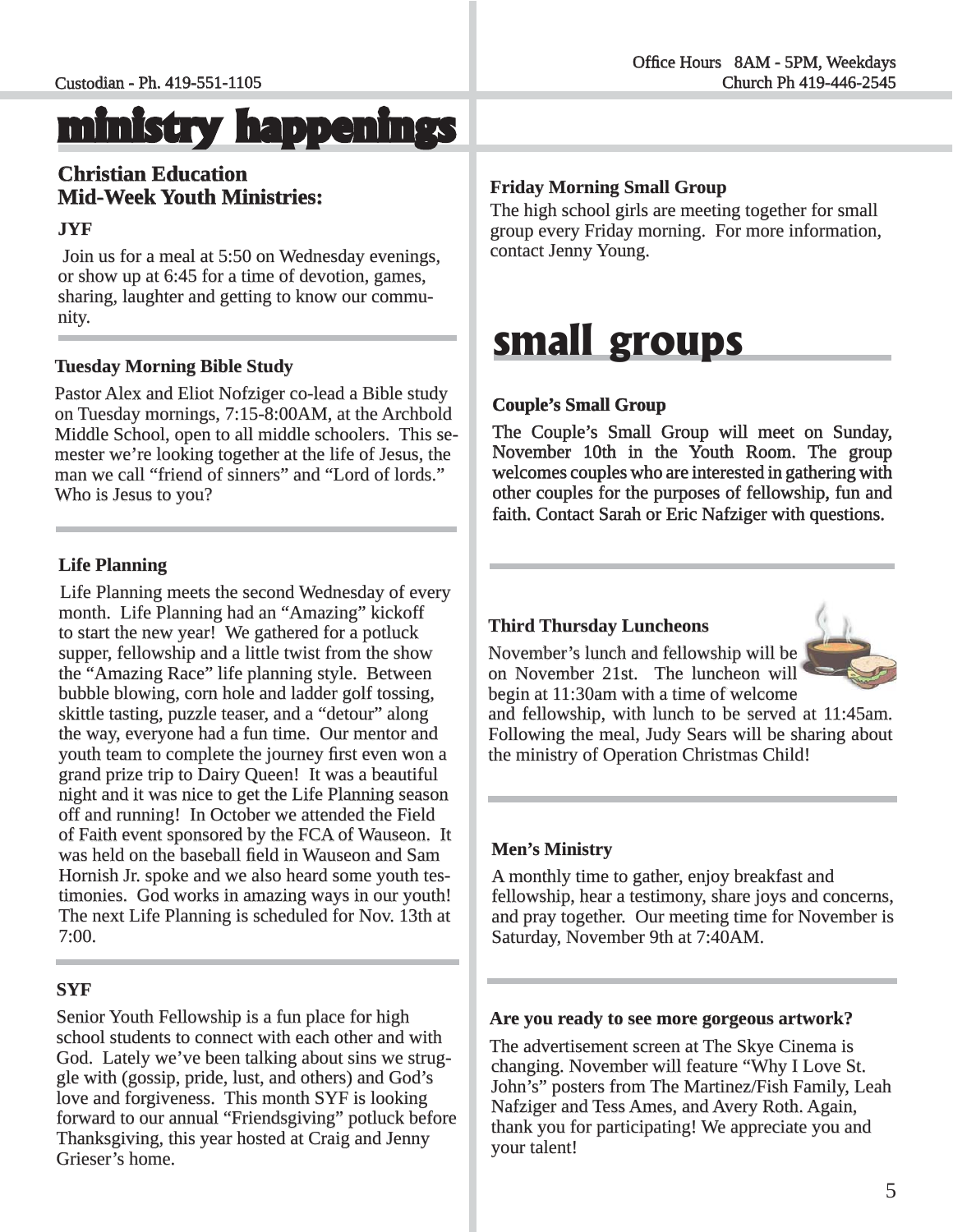#### Pastor - pastorerich@stjohnsarchbold.org Associate Pastor - pastoralex@stjohnsarchbold.org

# **preschool corner**



# **Events/Activities: vents/Activities:**

### **St. John's Orientation Sessions**

New to the congregation? Been attending worship for a while? Want to know more about our congregational faith and beliefs? Interested in becoming a member of the congregation? If any of these questions apply to you, then you are invited to attend three orientation sessions which will be held on Wednesday evenings from 7pm to 8pm, November 6, 13 and 20. If you are interested in being a part of these sessions, but the dates and pm time do not work for you, please speak with Pastor Erich, who will be leading the sessions. And if you are planning to attend, please let him know so he can be ready to host the first session. Erich's contact info is  $-$ 419-446-2545 (office), 419-551-0401 (cell), pastorerich@stjohnsarchbold.org



**Annual Veteran's Breakfast Sunday, November 10th 9:00AM**

To honor and recognize veterans for their service, St. John's offers this annual appreciation breakfast. The Fellowship Committee will provide a delicious breakfast, which will be followed by a special presentation.

Veterans, their spouses, spouses of deceased veterans, men and women currently serving and parents and grandparents of current military personnel are invited to share in this breakfast! A sign-up sheet is posted on the hallway bulletin board across from the church office, or you may call the church office (419-446-2545) to sign-up.

### **Thank Offering Containers hank**

Thank Offering containers are available for pick up on a table in the sanctuary or chapel narthex. The  $st.$  John's Christian suggestion is to save your loose change Church for the next several months in this coin container. This special offering is collected at the end of November and will be divided equally between The Sparrow's Nest and The Foods Resource Bank.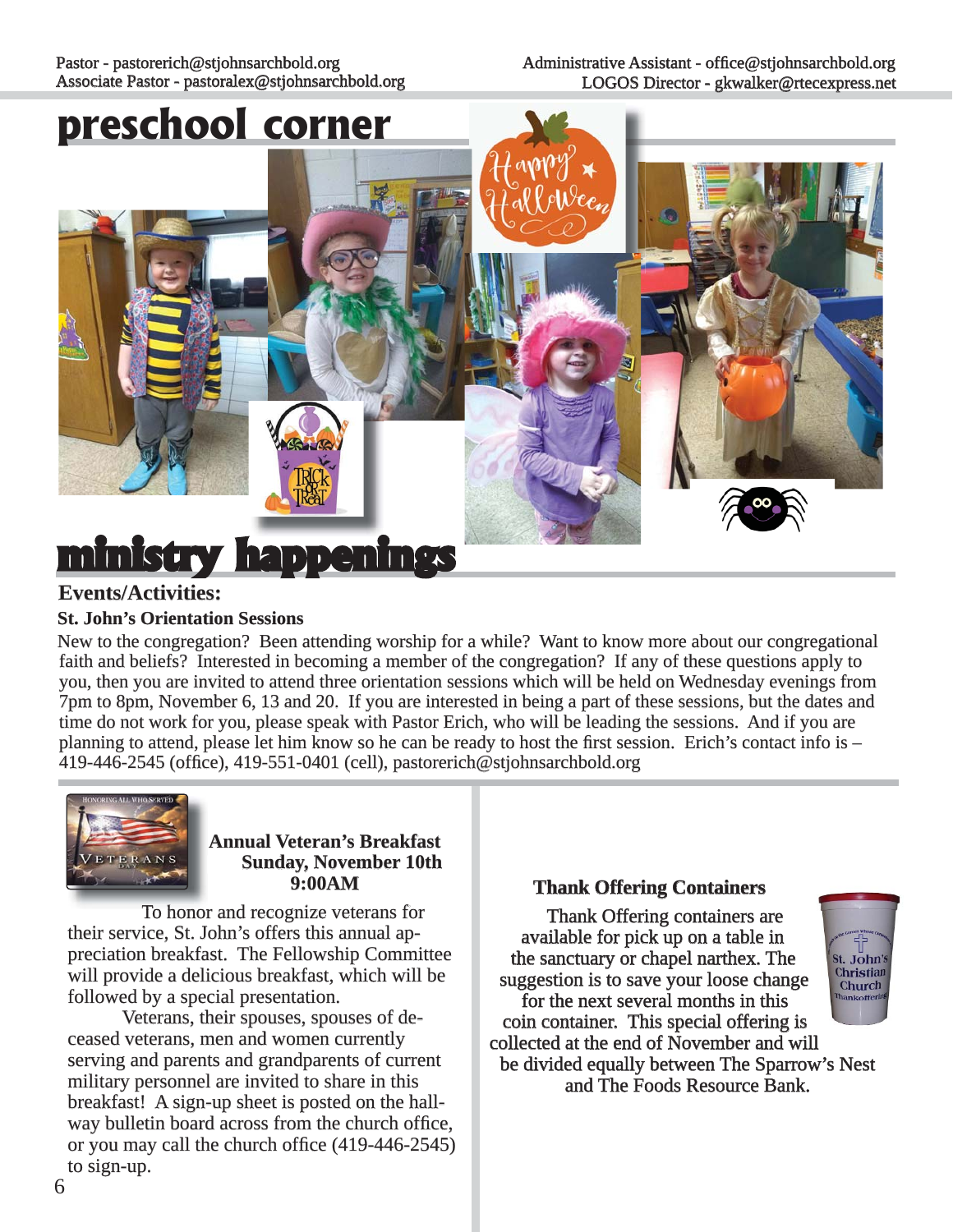#### Custodian - Ph. 419-551-1105

| <b>November 2019</b>                                                                                                    |                                                                                                                    |                                                                                                                                                                                                                                     |                                                                                                                                                              |                                                                                    |                  |                                                                             |  |
|-------------------------------------------------------------------------------------------------------------------------|--------------------------------------------------------------------------------------------------------------------|-------------------------------------------------------------------------------------------------------------------------------------------------------------------------------------------------------------------------------------|--------------------------------------------------------------------------------------------------------------------------------------------------------------|------------------------------------------------------------------------------------|------------------|-----------------------------------------------------------------------------|--|
| Sun                                                                                                                     | Mon                                                                                                                | Tue                                                                                                                                                                                                                                 | Wed                                                                                                                                                          | Thu                                                                                | Fri              | Sat                                                                         |  |
| 8:00AM Worship<br>9:15AM Sunday School<br>9:15AM Faith Village<br>9:15AM Confirmation<br>10:30AM Worship                | Mission-A-Month-<br><b>Christmas Cheer</b><br>Elder of the Month-<br><b>Betsy Ducey</b>                            |                                                                                                                                                                                                                                     |                                                                                                                                                              |                                                                                    | 1<br>7:00PM WTtB | 2 Daylight<br><b>ST Ends</b><br>(turn clocks)<br>back 1 hr.)<br>9:00AM WTtb |  |
| <b>Daylight ST Begins</b><br>3                                                                                          | 4<br>11:00AM Staff Meeting                                                                                         | 5<br>7:15AM YFC Bible Study -AMS<br>9:15AM Bible Study<br>5:00PM Community Meal (Zion)<br>7:00PM SYF Leader's Meeting<br>7:00PM Capital Campaign Com.                                                                               | 6<br>8:30AM Moms in Prayer<br>5:50PM LOGOS/JYF<br>7:00PM SYF<br>7:00PM Orientation Session 1                                                                 | $\overline{7}$<br>7:00PM Mission Com.                                              | 8                | 9<br>7:40AM Men's<br>Prayer Break-<br>fast                                  |  |
| 10<br>9:00AM Veteran's Breakfast<br>1:00PM Private Party<br>6:00PM Couple's Small<br>Group<br>6:00PM Seeker's (Kuntz's) | 11 Veteran's Day<br>11:00AM Staff Meeting<br>6:30PM Stephen<br>Ministry Peer Supervision<br>7:30PM Praise Band Reh | 12<br>7:15AM YFC Bible Study -AMS<br>9:15AM Bible Study<br>4:00PM Laundry Buddy Ministry<br>4:00PM Budget & Stewardship<br>Com.<br>5:00PM Community Meal (Zion)<br>7:00PM Christian Preschool<br>Board<br>7:00PM Property Committee | 13<br>8:30AM Moms in Prayer<br>9:00AM W. Haven Bible St.<br>5:50PM LOGOS/JYF<br>6:00PM Facility Com.<br>7:00PM Life Planning<br>7:00PM Orientation Session 2 | 14                                                                                 | 15               | 16<br>8:00AM Music<br><b>Teachers</b><br>Association                        |  |
| 17<br>10:30AM Bells/Chimes Play<br>10:45AM Jr. Church<br>11:45AM Get Acquainted<br>Lunch<br>3:00PM TGRM Chapel /Meal    | 18<br>11:00AM Staff Meeting<br>6:15PM Spiritual Council<br>7:30PM Consistory                                       | 19<br>7:15AM YFC Bible Study -AMS<br>9:15AM Bible Study<br>5:00PM Community Meal (Zion)<br>7:00PM CE Team                                                                                                                           | 20<br>8:30AM Moms in Prayer<br>5:50PM LOGOS/JYF<br>7:00PM SYF<br>7:00PM Orientation Session 3<br>7:30PM Chancel Choir Reh.                                   | 21<br>11:30AM Third Thursday<br>Luncheon                                           | 22               | 23                                                                          |  |
| 24<br>12:30PM Private Party<br>6:00PM Seeker's (Foote's)                                                                | 25<br>11:00AM Staff Meeting<br>6:30PM Stephen<br>Ministry Peer Supervision<br>7:00PM FISH Board                    | 26<br>7:15AM YFC Bible Study -AMS<br>9:15AM Bible Study<br>11:00AM Fairlawn Worship<br>4:00PM Laundry Buddy Ministry<br>5:00PM Community Meal (Zion)                                                                                | 27<br>8:30AM Moms in Prayer<br>9:00AM W. Haven Bible St.<br>5:50PM LOGOS/JYF<br>7:00PM SYF<br>7:30PM Chancel Choir Reh.                                      | 28 Happy Thanksgiving!<br>(Office Closed)<br>9:00AM Private Party<br>(Parish Hall) | 29               | 30                                                                          |  |

EMBER HDY VS *E E*NNIV Е KI

- 1 Kali Lantz
- 2 Jan Martinez, Caleb Wooley
- 3 Susan & Brad Enderle, Dustin Nofziger, Mackenzie Nofziger, Gary Sears, Joel Wanemacher
- 4 Kay Merillat, Cale Short, Len Stamm
- 5 Judy Grime, Dave Walker
- 6 Tim Grieser, Jill Holdgreve, Alec Genter, Ames **Genter**
- 7 Jim & Renee Liechty, Michael & Sarah Overmier, Ashley Schink
- 8 Ryan Bernath
- 9 Mary Augustine, Nancy Storrer, Sharon VonDeylen
- 10 Laurie Flint
- 11 Norm Fether, Phil Spiess
- 13 Marilyn Buehrer, Gabrielle Nafziger, Clay Nafziger, Linda Rutledge
- 14 Nancy Rupp, Dean & Lisa Smith 4
- 16 Kelly & Betsy Ducey, Lindy Lantz 6
- 17 Mert & Sue Kinsman
- 19 Kris Short
- 22 Emma Hall, Jon & Alice Leatherman, Kathy 2 Layton, Luci Meyer, Curt Stamm
- 23 John Graber, Mike Meyer
- 24 Laura Johnson, Jesse Meyer, Lisa Smith 4
- 25 Lynda Schnitkey 5
- 26 Carol DeVries, Mark & Tammy Nofziger, Casen 6 **Short**
- 27 Scott Reeb, Andrew Rohrs, Collin Walker, Corbin Walker, Michael Walker, Kelly Stahl
- 28 Jed Grime, Kent Short
- 30 Lynne Stuckey 0

**We Please let us know if we do not have your special day correct. Thank you.**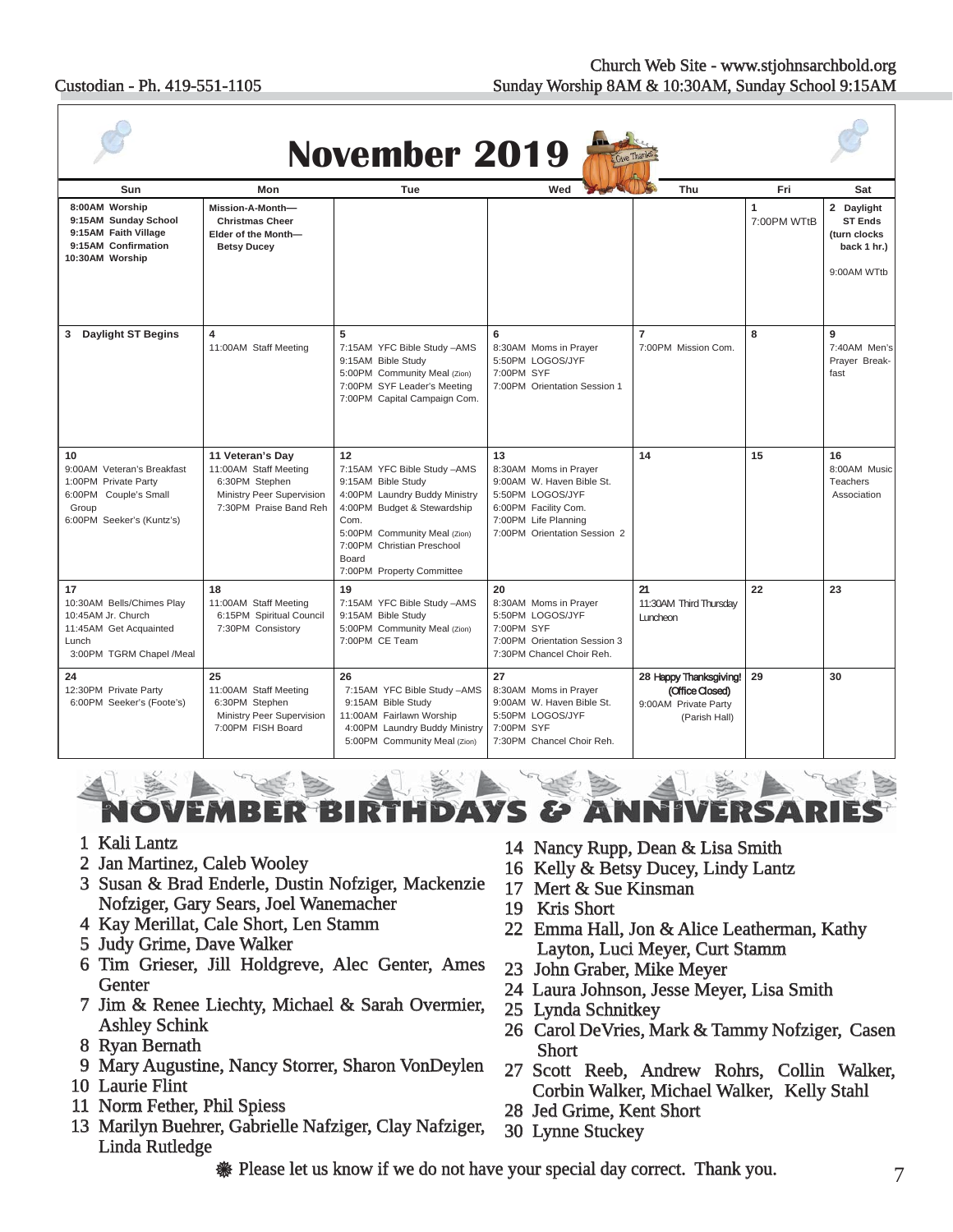# **worship**

# **November Worship Schedule**

| November 3rd  | Scriptures – Psalm 52:8-9, Matthew $18:10-14$                    |  |  |  |  |
|---------------|------------------------------------------------------------------|--|--|--|--|
|               | Sermon – "One Lost Sheep" – Pastor Alex<br>$(10:30)$ Praise Band |  |  |  |  |
|               |                                                                  |  |  |  |  |
|               | Special Music – Norm Fether, Sarah Nafziger, Chris Baden         |  |  |  |  |
| November 10th | Scriptures – Psalm 25:16-22, John 1:10-13                        |  |  |  |  |
|               | Sermon – "An Epidemic to Solve"                                  |  |  |  |  |
|               | $(10:30)$ Chancel Choir – "A Song in the Morning"                |  |  |  |  |
| November 17th | Scriptures – Psalm 119:132-135, Ecclesiastes 3:1-8               |  |  |  |  |
|               | Sermon – "Footprints – A New Version"                            |  |  |  |  |
|               | $(10:30)$ – Praise Band                                          |  |  |  |  |
|               | $(10:30)$ – LOGOS Children – Bell & Chime Choirs                 |  |  |  |  |
| November 24th | <b>Thanksgiving Sunday</b>                                       |  |  |  |  |
|               | Scriptures - Psalm 23, Matthew 19:16-26                          |  |  |  |  |
|               | Sermon – "Focus on Following"                                    |  |  |  |  |
|               | (10:30) Chancel Choir – "We Are So Blessed"                      |  |  |  |  |
|               | Imagine Your Faith Building Campaign – Second Offering           |  |  |  |  |

∻œs⊗⊹

# **Get Acquainted Luncheon Sunday, November 17, 11:45pm**

New to St. John's Christian Church? Want to find out more about this church and congregation? Been coming for a while and interested in membership orientation classes? Pastor Erich invites you to a luncheon following the 10:30am service on November 17th. We'll enjoy a simple meal and table fellowship and get to know one another. Please let him know if you will attend – email at pastorerich@stjohnsarchbold.org or  $call/text - 419-551-0401.$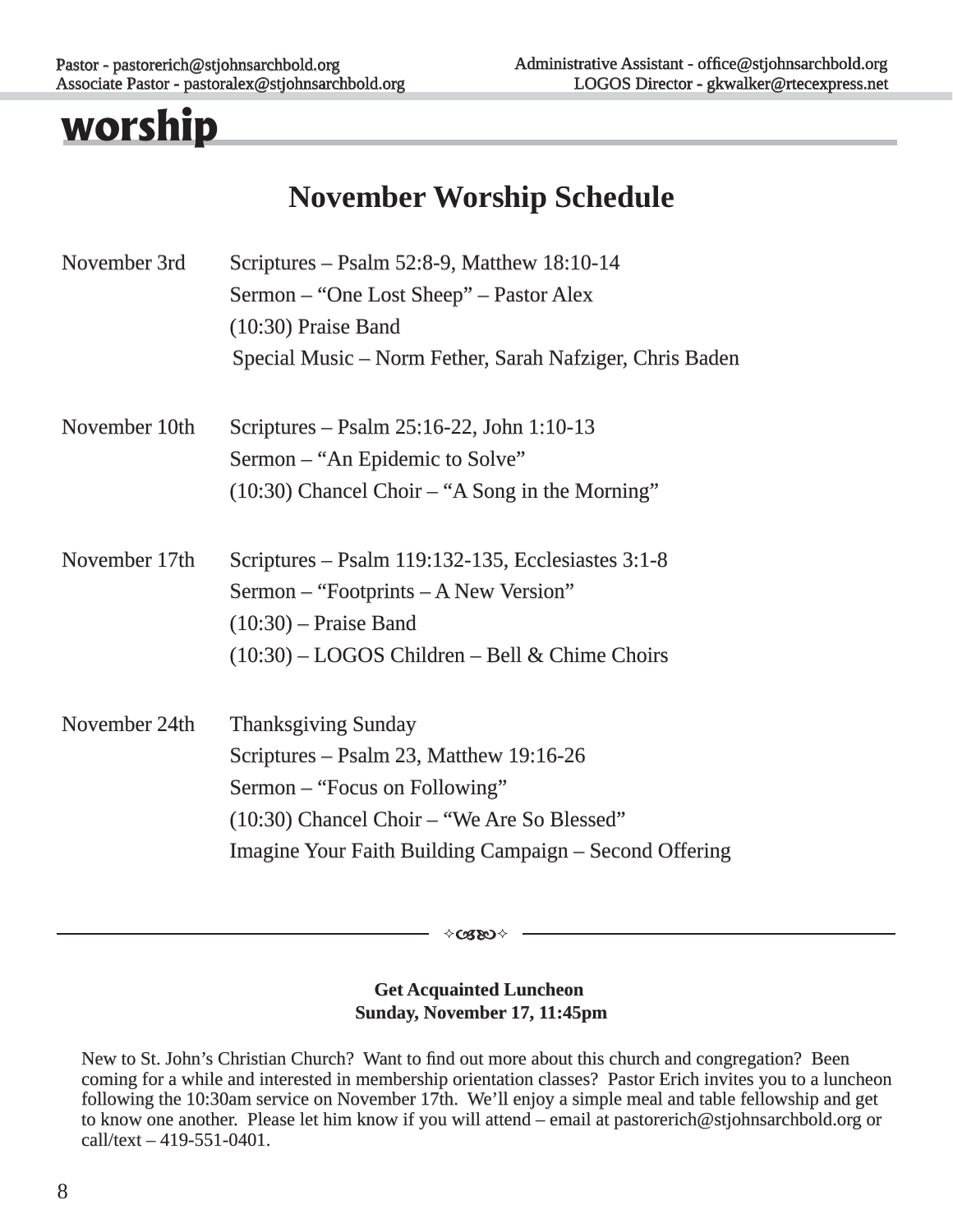**Season of Advent** – The four Sundays of Advent this year are December 1st, 8th, 15th and 22nd. Here is some information on upcoming events!

*Sunday, November 24th* – 1pm – Advent & Christmas Decorating – "Hanging of the Greens"

 We need many people to help decorate the exterior and interior of the church! All the decorations have to come down from the attic (many trips required) or in from the storage building. Several trees are set up and decorated – in the sanctuary, chapel, narthex and south porch. Evergreen roping and swags are p hung and the chancel nativity scene is set-up. We could use 12 to 16 people to help with this festive activity.

#### *Sunday, December 1st* – 1pm Advent Workshop

 Starting with singing Christmas carols in the chapel, we'll enjoy an afternoon of crafts, fellowship, snacks and worship! People of all ages will be able to select up to two of the following craft projects  $-$ 

 Decorating (and snacking on) Christmas cookies; Advent wreaths, Advent calendars, Chrismon orna ments and Christmas cards. This Advent Workshop will be a blessed way to begin this year's Advent season! A sign-up sheet is on the hallway bulletin board so we make sure enough supplies are on hand!

*Sunday, December 8th –* 48th Sermon in Music – 10:30am

#### *Sunday, December 8th – Evening Concert – 7:00pm*

 Siberian Solstice is a musical group from northwest Ohio providing Christmas music as originally per formed by the nationally acclaimed "TRANS-SIBERIAN ORCHESTRA" (TSO). The music format of traditional Christmas music and other classical pieces with electronic keyboards, drums, and guitars is enjoyed by all age groups. Siberian Solstice has eight members on stage to accurately reproduce the TSO style and will perform for approximately 90 minutes. They present the program "An Angel's Gift" with music, song and light show! There will be a free will offering received for the support of their music ministry.

# **Spring Gospel Concert**

The Mark Trammel Gospel Quartet will perform at SJCC on Sunday, March 1st at 6:00pm.



# **stewardship**

IYF Building Campaign Total Receipts as of October, 2019 - \$746,907.67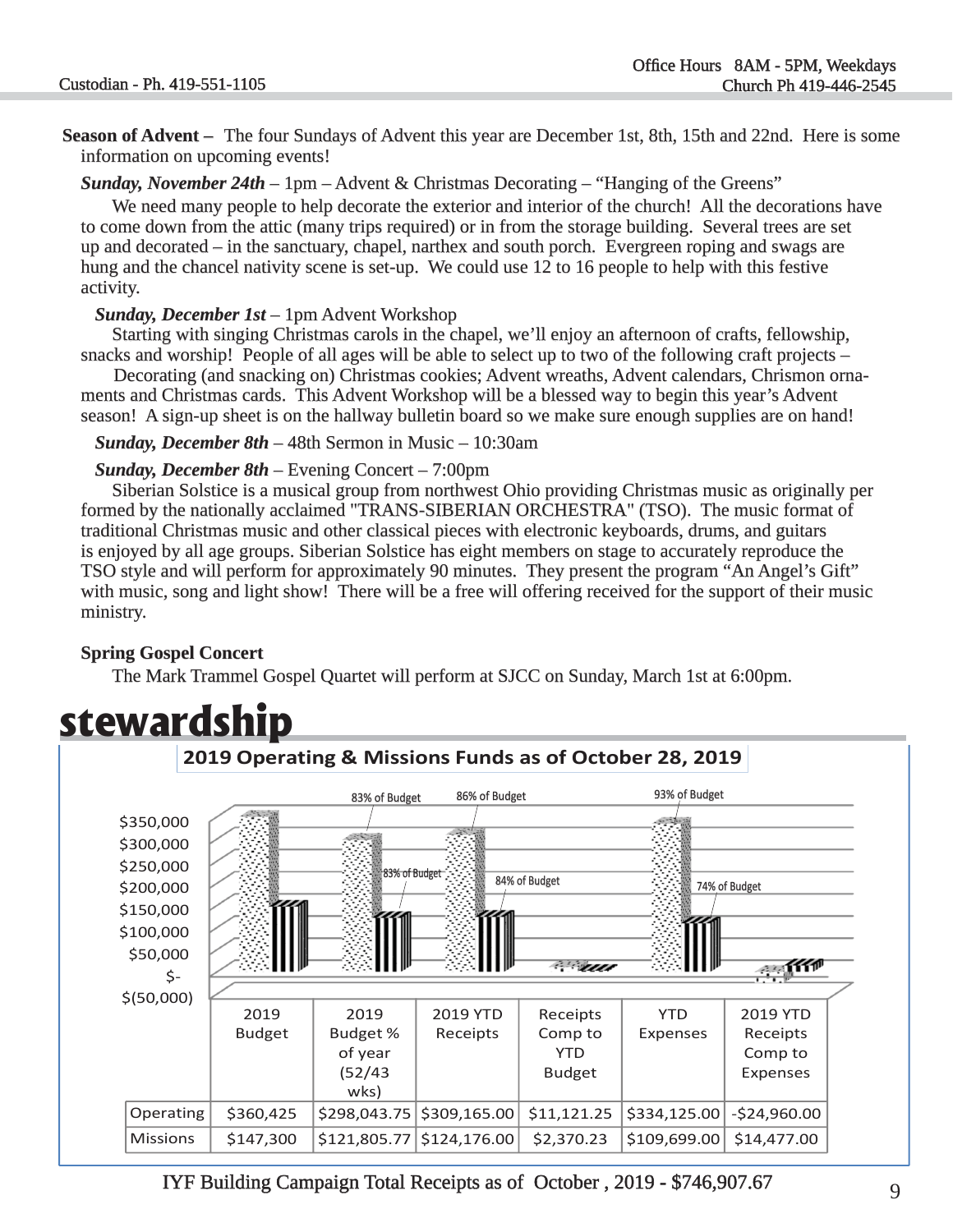# **consistory/committees**

### **Committee Reports: ommittee**

- **1. Budget & Stewardship** John Graber Had the quarterly investment review with Engler, Garrow and Roth earlier in the day. The market goes up and down all the time. Year to date return is at 12.96%. Since September 2015, the return percentage was 6.06%. We are at a \$37,000 budget deficit for the current year, which includes several new expenses incurred this year. The hope is that we have a strong Oct/Nov/Dec. in giving.
- 2. **Facility Committee** Jeff Rutledge Proposal to Contract with an Architect a proposal from G5 Architecture was shared. The proposal of improvements is a part of the original 2014 facility proposal of items needing to be updated. The items in this current proposal are a hope for the congregation to see improvement, and to infuse energy into the campaign. Two quotes were received regarding contracting with an architect – Martin Riley Architects and G5 Architecture. This proposal will address the sanctuary, building accessibility and restrooms. Jeff Rutledge moved to hold a congregational vote to enter into this proposal with G5 Architecture as presented, with funds to come from the building fund account, 2nd the motion Ann Fether. Motion approved. The pro posed contract will be up for discussion at the January congregational meeting.
- 3. **Personnel Committee** Carrie Wooley
	- a. End of Year Reviews are beginning. Their goal is to have a staff compensation package provided at the November Consistory meeting.
	- b. One interview has been held with a potential Church Treasurer. The person is well qualified and Pastor Erich is gathering further information to share with the Personnel Committee and the interested person. person.
- 4. **Property Committee** Scott Short a leak in the heating system was discovered in the past week. Erie Welding is addressing the situation, and most likely they will have to cut lines and install seven new valves in order to close off heating loops to isolate the leak.
- 5. **Spiritual Council** Erich Christman Nomination process is underway and an initial nominee list has been made. Contacts will be made.

### **Pastor's Report** – Erich Christman

- a. Quick Books Online the current subscription costs \$650 (we've had since 2007), upgrade would cost \$1,417.50. Account limits are changing. Currently we are to only have 250 accounts, but we have over 360 accounts. We may have to upgrade to handle that many accounts, but not until our annual subscrip tion date in January, which allows us to work with the new treasurer on this issue.
- b. Estate Gift a check was received in the amount of \$13,000, with the following distribution \$3,000 to Preschool, \$3,000 to Kajaido, \$3,000 to the Building Fund and \$4,000 to the current fund.
- c. Stephen Ministry 2020 Budget Stephen Leaders have put together a budget. \$10,000 was given as a gift to the Stephen's Ministry in 2017 and there is currently \$500 left of that money. \$5,000 is being requested in the budget for next year. There are currently four trained Stephen Leaders and five trained Stephen Ministers, with hopes to have more year by year.
- d. SYF checking account approval for Ryan Christman to serve as treasurer. Motion to approve Ryan Christman as the treasurer for the SYF Checking Account. Gloria Lauber, 2nd the motion Greg Walker. Motion approved.
- **Old Business** Erich Christman Discernment and Planning Time Review Input is needed. Time and diligence are needed. Are we focused on the problems and not the solutions? We need to focus on what is Jesus is doing at SJCC. Celebrate little gospel successes. Where is God leading us as a Congregation? What do we sense God is doing in and through the Congregation? What can be considered within the key areas of the discernment process? "Homework" was sent home to look over and discern. We need to set up some special meetings for further discussion.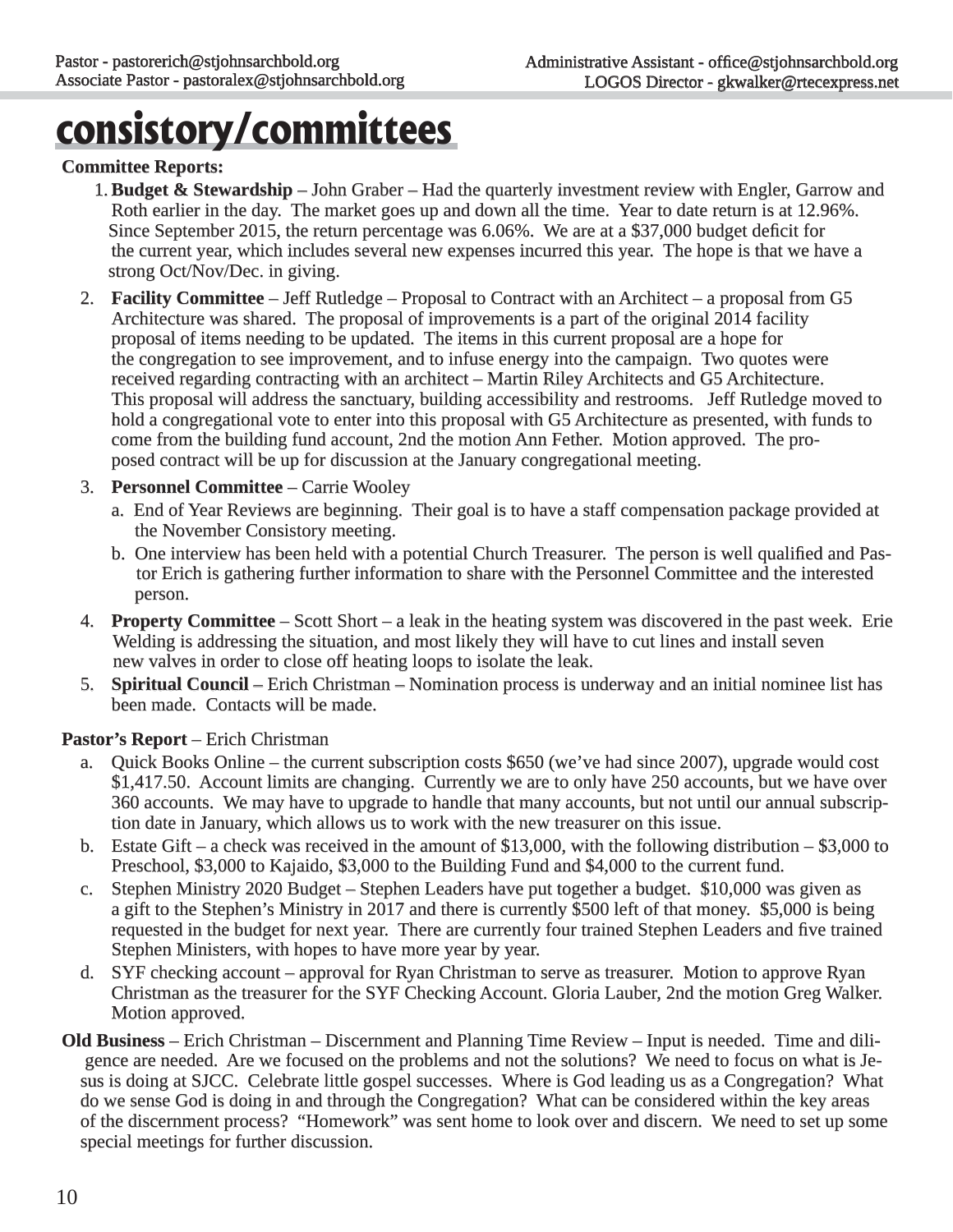#### **Church Treasurer hurch**

 With the pending retirement of Roger Miller as the church treasurer, the Personnel Committee is in the process of searching for the next treasurer of the church. The Personnel Committee has had a first interview with someone interested in the position! Please be praying for both the individual and the committee as they will soon meet again.

#### **Winter Snow Removal**

We are looking for people willing to help clear the sidewalks upon each snow fall – weekdays and weekends. We need people to clean the sidewalks prior to 8am Monday through Friday, and as snow fall during the day, as well as people to clean the sidewalks prior to 7:30am on Sunday mornings. If you could help, please contact Scott Short, Tim Beck or the church office.